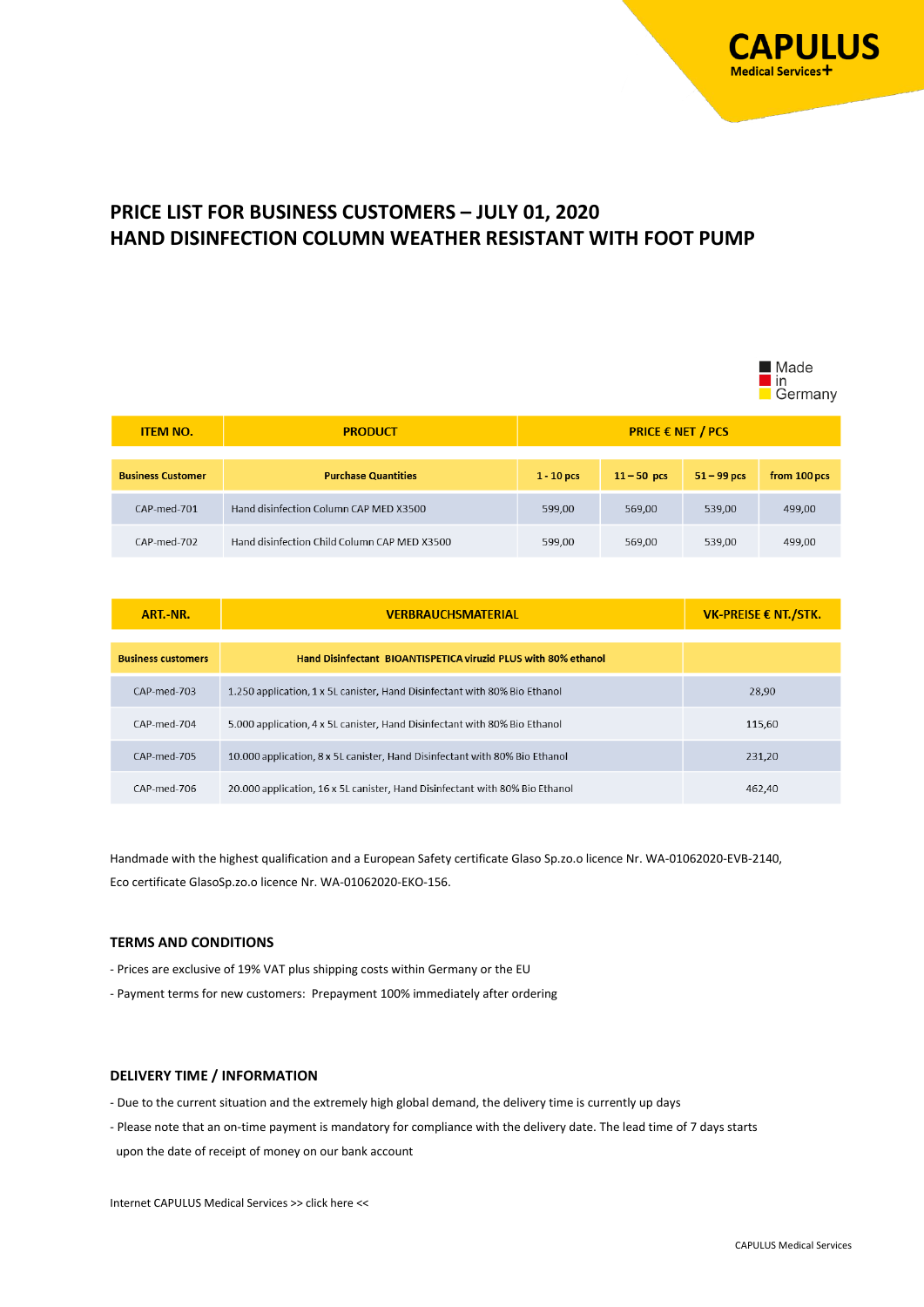

## **New product - available from July 17, 2020**

**Hand disinfection column CAP MED X3500 with foot pressure pump**



#### **Overview of the most important facts**

A weather-resistant, powder-coated hand disinfection column with a stand (can be set up freely), a high-performance industrial foot pump technology and a lockable 5 liter disinfectant tank. The device does not require a power supply.

**Dimensions / weight:** approx.11.5 kg, height 1040mm, base 300x300mm

**Color:** freely selectable

**Sizes:** Variant for children especially for use in schools and daycare centers etc. available